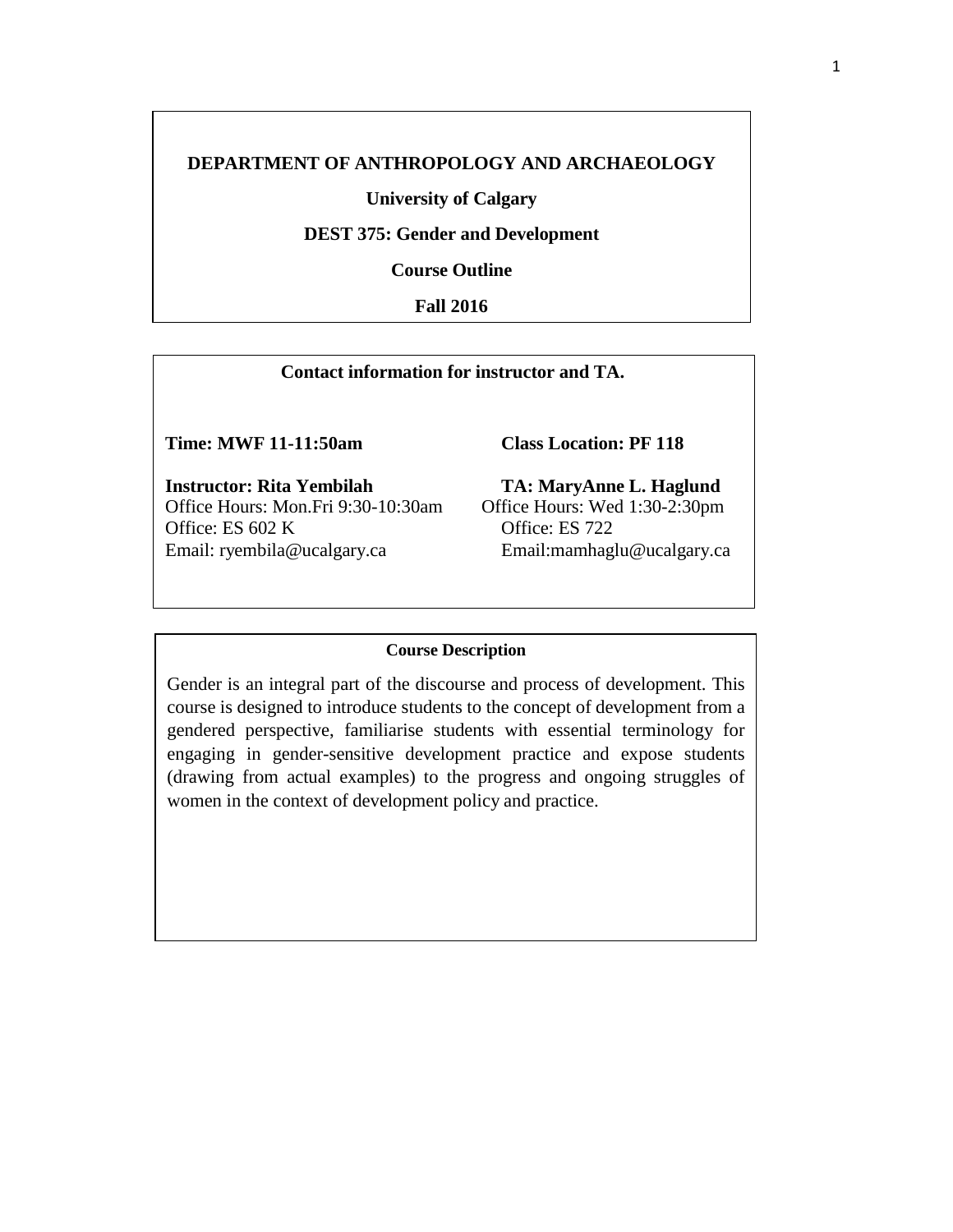| <b>Grade Breakdown</b> |      |              |  |            |  |
|------------------------|------|--------------|--|------------|--|
| $96-100$ A+            |      | 77-80 B      |  | $59-61$ C- |  |
| $90-95$ A              |      | 71-76 B-     |  | $55-58$ D+ |  |
| 86-89                  | $A-$ | $65-70$ $C+$ |  | $50-54$ D  |  |
| 81-85                  | $B+$ | $62-64$ C    |  | $0-49$ F   |  |

| Grade          | <b>Grade</b><br>Point<br><b>Value</b> | <b>Description</b>                                                                                                                                    |
|----------------|---------------------------------------|-------------------------------------------------------------------------------------------------------------------------------------------------------|
| $A+$           | 4.00                                  | Outstanding                                                                                                                                           |
| A              | 4.00                                  | Excellent-superior performance, showing comprehensive<br>understanding of subject matter                                                              |
| $A-$           | 3.70                                  |                                                                                                                                                       |
| $B+$           | 3.30                                  |                                                                                                                                                       |
| B              | 3.00                                  | Good - clearly above average performance with knowledge of<br>subject matter generally complete                                                       |
| $B-$           | 2.70                                  |                                                                                                                                                       |
| $C+$           | 2.30                                  |                                                                                                                                                       |
| $\overline{C}$ | 2.00                                  | Satisfactory - basic understanding of the subject matter                                                                                              |
| $C-$           | 1.70                                  | Receipt of a grade point average of 1.70 may not be sufficient for<br>promotion or graduation. (See individual undergraduate faculty<br>regulations.) |
| $D+$           | 1.30                                  |                                                                                                                                                       |
| D              | 1.00                                  | Minimal pass - marginal performance; generally insufficient<br>preparation for subsequent courses in the same subject                                 |
| $\mathbf{F}$   | $\theta$                              | Fail - unsatisfactory performance or failure to meet course<br>requirements                                                                           |

## **Textbooks:**

Optional. Track the relevant chapters on D2L or access the books in the library.

- 1. Desai, V., & Poter, R. (Eds.). (2014). *The Companion to Development Studies* (3rd ed.): Routledge.
- 2. Haslam, P., Schafer, J., & Beaudet, P. (Eds.). (2012). *Introduction to International Development: Approaches, Actors and Issues* (2nd ed.): Oxford University Press.

See the detailed course outlined to readings details and additional readings

**Lecture Notes**: Classes are discursive in nature. Consult this outline and do the readings prior to class. PowerPoints would be very rarely used.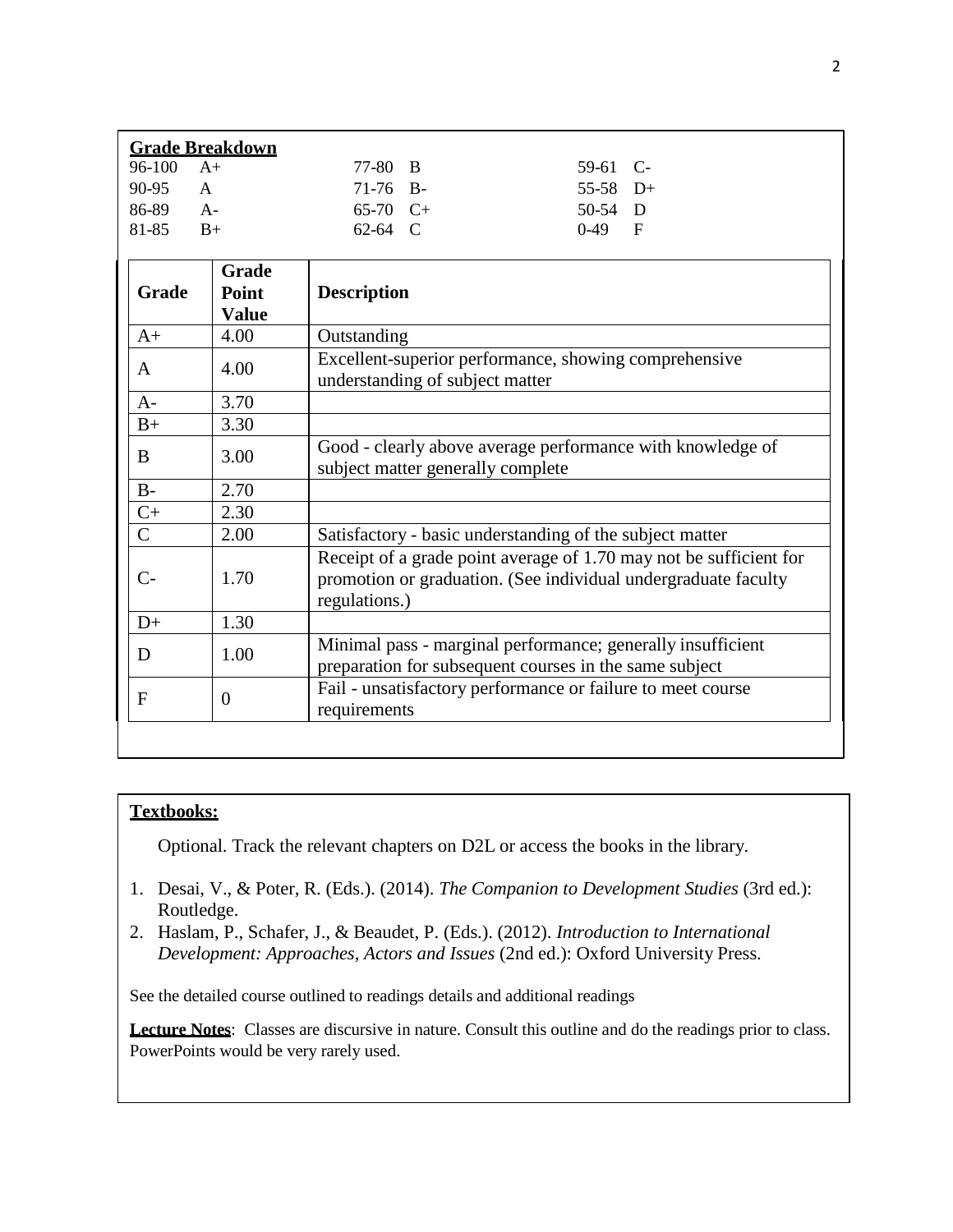## **Course Evaluation**

**Class test:** The class test is intended to test your understanding of the conceptual issues relating to the board themes of the course. The format of the class test will be determined by how the course unfolds. Multiple choice questions are however precluded. Questions may be straight essays, short answer types or combinations of both. These details will be communicated in advance of test date.

## **Marks Weighting:**

| In class test         | 32% | October 14, 2016  |
|-----------------------|-----|-------------------|
| In class test         | 35% | November 18, 2016 |
| Cumulative Final exam | 33% | Set by Registrar  |

| <b>Topic</b>                            | <b>Readings</b>                                                        | <b>Dates</b>     |  |  |
|-----------------------------------------|------------------------------------------------------------------------|------------------|--|--|
| Meet and greet                          | September 14, 2016                                                     |                  |  |  |
| What does<br>development                | http://www.worldbank.org/depweb/english/beyond/beyondco/beg_0<br>1.pdf | Sept. 16, 19, 21 |  |  |
| mean?                                   | See A. Martinez in Haslam et al (2012) An obstacle course p 86-89      |                  |  |  |
|                                         | See also The Gender Inequality index                                   |                  |  |  |
| Issues of gender in<br>development: Why | http://hdr.undp.org/en/content/gender-inequality-index-gii             |                  |  |  |
| are left behind?                        |                                                                        |                  |  |  |
|                                         | See A. Martinez in Haslam et al (2012)                                 | Sept. 23, 26, 28 |  |  |
| How gender                              | Social Assistance, Women in Development p. 91-94                       |                  |  |  |
| became relevant to                      | Women and Development; Gender and Development p. 94-98                 |                  |  |  |
| development                             | Effectiveness approach; Mainstreaming gender equality. p. 98-102       |                  |  |  |
|                                         | See A. Martinez in Haslam et al (2012)                                 | Sept. 30, Oct 3  |  |  |
| Practitioner be                         | Three lessons to better orient yourself p. 102-103                     |                  |  |  |
| mindful!                                | Ethical behaviour and the development practitioner p. 22-24            |                  |  |  |
|                                         | Gluckman, A (2010): Women and Wealth: A primer in Conflicting          |                  |  |  |
| Women and                               | Interests p. $103-108$                                                 | October $5.71$   |  |  |
| Economical                              | Discussion                                                             | Part 1           |  |  |
| disadvantage: Why                       | http://www.advocate.com/women/2016/4/13/9-ways-immediately-            |                  |  |  |
| does women's                            | improve-gender-wage-gap-video                                          |                  |  |  |
| wealth matter?                          | http://www.politifact.com/georgia/statements/2015/apr/22/viral-        | October 12       |  |  |
|                                         | buzzfeed/viral-video-misfires-on-wage-gap/                             |                  |  |  |
| <b>Test preparation October 7</b>       |                                                                        |                  |  |  |
| Thanksgiving Day Holiday October 10     |                                                                        |                  |  |  |
| <b>Class Test 1 October 14</b>          |                                                                        |                  |  |  |

## **SCHEDULE OF TOPICS (could change depending on progress of course!)**

<span id="page-2-0"></span><sup>1</sup> Part of this class will be used to cover Women *and Wealth*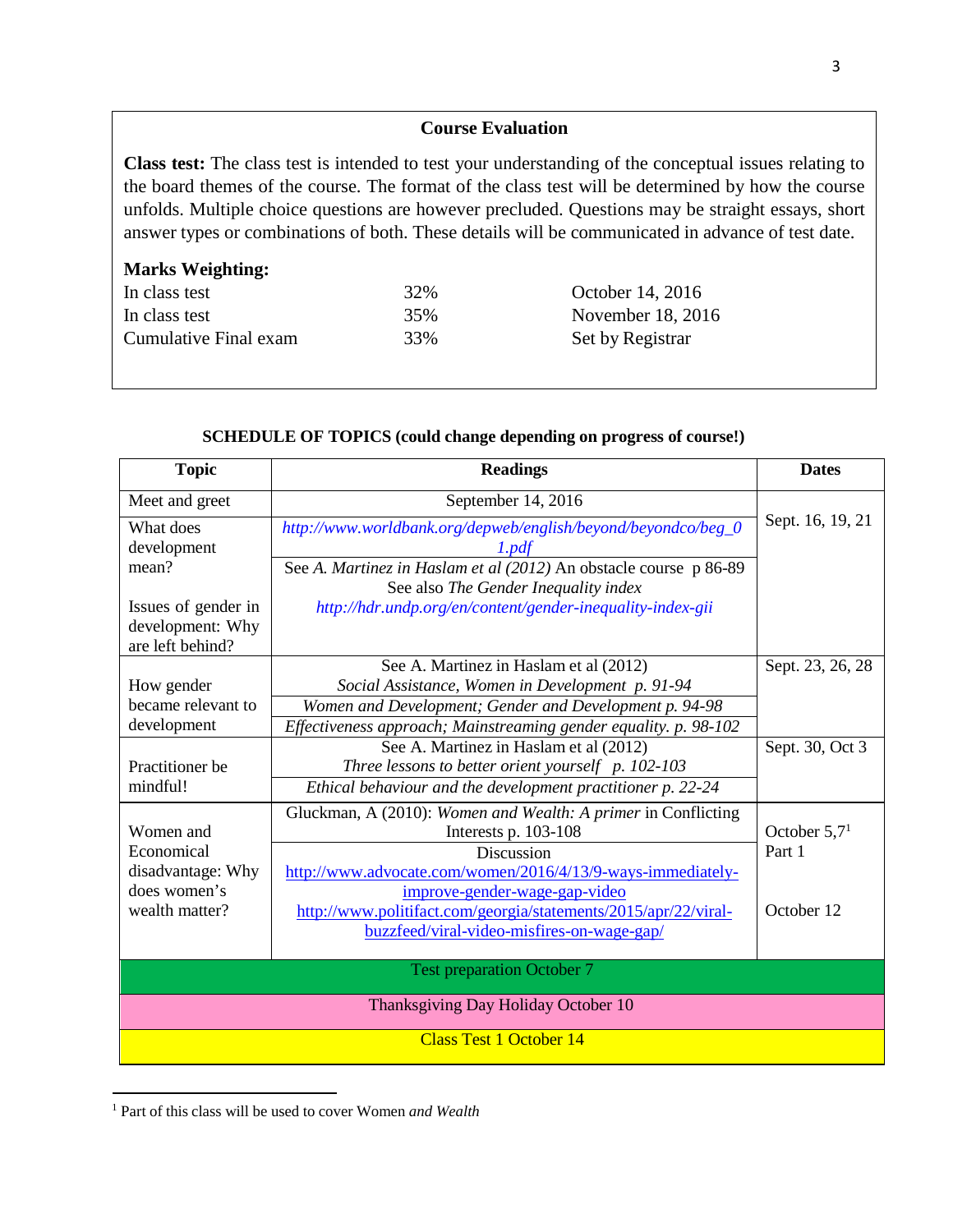| Striking the right balance:<br>Does "empowerment" get<br>women in trouble<br>sometimes? | Jane Parpart (2014): Rethinking gender and empowerment in<br>The companion to development Studies p. 407-411                                                                                                                           | Oct 17,19, 21         |  |  |  |
|-----------------------------------------------------------------------------------------|----------------------------------------------------------------------------------------------------------------------------------------------------------------------------------------------------------------------------------------|-----------------------|--|--|--|
| How do we ensure<br>technology in<br>development does not<br>sideline women?            | Scott & Foster (20008): Women, Technology and<br>Development in The companion to development studies p.<br>369-372<br>Another Twist: How technology has sidelined women<br>Livestock and Women's Livelihoods (Kristjanson et al, 2010) | Oct 24, 26, 28        |  |  |  |
|                                                                                         | Discussion continues: How can practitioners get it right?<br>Revert to Scott and Foster; What are your thoughts?                                                                                                                       |                       |  |  |  |
| The impact of gender<br>blindness                                                       | Lynne Brydon (2008): Gender and Structural Adjustment in<br>The companion to development studies p. 365-369<br>Discussion continues<br>Tracking case studies: How many can you find?                                                   | Oct 31-Nov 2,4        |  |  |  |
| Why does women's<br>political representation<br>matter?                                 | Shirin Raj (2014): Women and political representation in<br>The companion to development studies p. 420-425<br>Discussion continues: How can practitioners get it right?<br>Revert to Raj; What are your thoughts?                     | November 7, 9         |  |  |  |
|                                                                                         | Class Test Preparation/November 9 <sup>2</sup>                                                                                                                                                                                         |                       |  |  |  |
|                                                                                         | Reading Break November 10-14                                                                                                                                                                                                           |                       |  |  |  |
| Why does women's<br>representation matter?                                              | <b>Research:</b> Where are women most represented politically in<br>the global south?                                                                                                                                                  | Nov.16                |  |  |  |
|                                                                                         | <b>Class Test 2: November 18</b>                                                                                                                                                                                                       |                       |  |  |  |
|                                                                                         | Esther Boserup (1910-1999)                                                                                                                                                                                                             | Nov. 21,23,25         |  |  |  |
| Women worth knowing                                                                     | Wangari Maathai (1940-2011)                                                                                                                                                                                                            |                       |  |  |  |
| about                                                                                   | <b>Research:</b> One woman worth knowing about!                                                                                                                                                                                        |                       |  |  |  |
| Championing women in                                                                    | https://www.farmafrica.org/where-we-work/women-in-the-<br>field                                                                                                                                                                        | Nov. 28, 30,<br>Dec 2 |  |  |  |
| development                                                                             | Sustainable development goal #5<br>http://www.un.org/sustainabledevelopment/gender-equality/                                                                                                                                           |                       |  |  |  |
|                                                                                         | <b>Research:</b> 1 project/organisation championing women in<br>development                                                                                                                                                            |                       |  |  |  |
|                                                                                         | Buffer week / Final exam preparation/Final class                                                                                                                                                                                       | Dec 5, 7, 9           |  |  |  |
| <b>Cumulative Final Exam: Set by Registrar</b>                                          |                                                                                                                                                                                                                                        |                       |  |  |  |

<span id="page-3-0"></span><sup>2</sup> Part of this class to cover *Women's Political Representation*.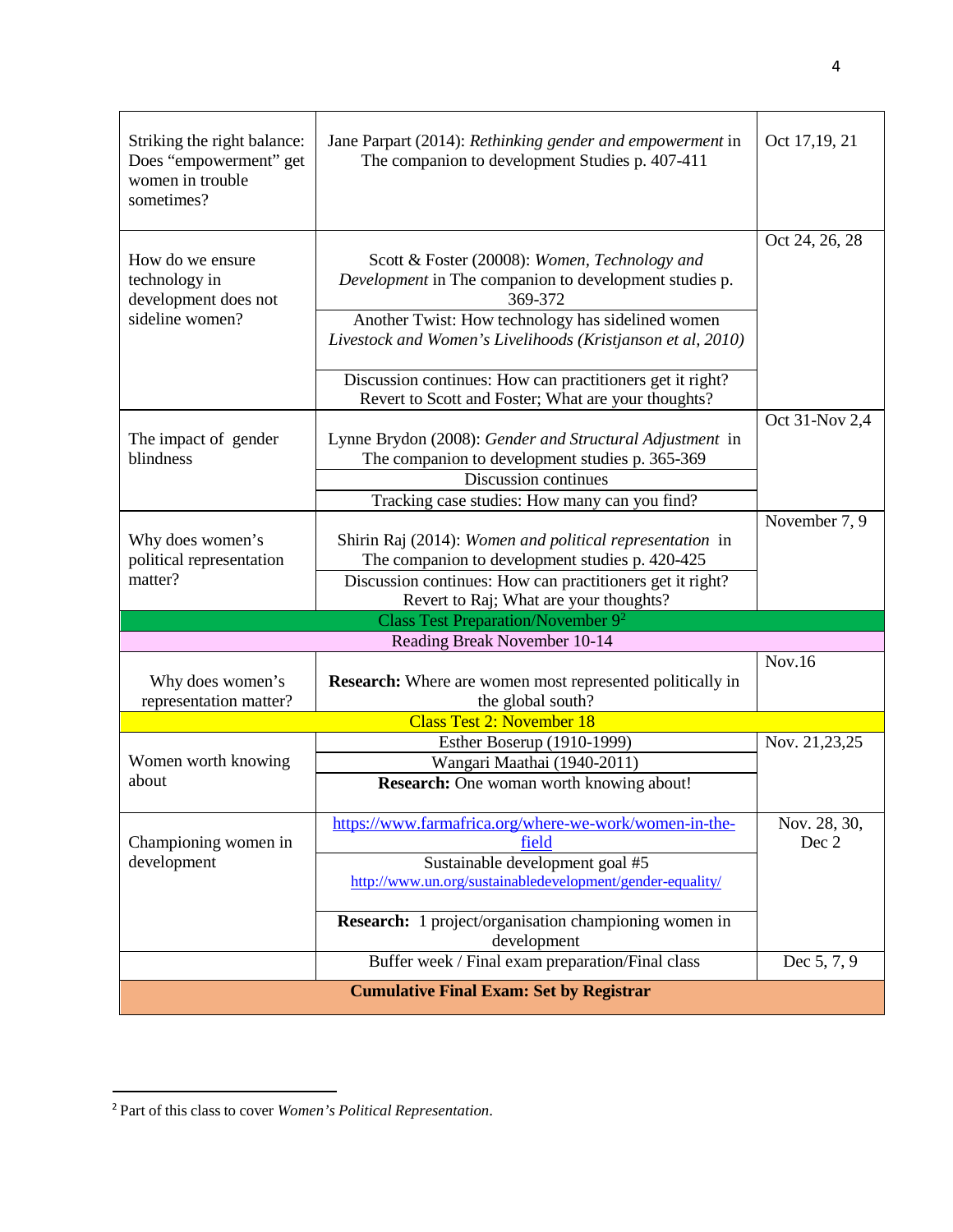#### **Writing across the Curriculum**

Writing skills are not exclusive to English courses and, in fact, should cross all disciplines. The University supports the belief that throughout their University careers, students should be taught how to write well so that when they graduate their writing abilities will be far above the minimal standards required at entrance. Consistent with this belief, students are expected to do a substantial amount of writing in their University courses and, where appropriate, instructors can and may use writing and the grading thereof as a factor in the evaluation of student work. The services provided by the Writing Centre in the Effective Writing Office can be utilized by all undergraduate and graduate students who feel they require further assistance.

## **Academic Accommodations:**

The academic accommodations policy can be found at [http://wwwucalgary.ca/access/accommodations/policy.](http://wwwucalgary.ca/access/accommodations/policy)

It is the student's responsibility to request academic accommodations. If you are a student with a documented disability who may require academic accommodations and have not registered with Student Accessibility Services, please contact them at 403-220-6019. Students that have not registered with the SAS are not eligible for formal academic accommodations. More information about the academic accommodations can be found at [http://wwww.ucalgary.ca/access.](http://wwww.ucalgary.ca/access)

### **Academic Misconduct**

Academic dishonesty is an unacceptable activity at the University of Calgary and students are strongly advised to read the Student Misconduct section of the University Calendar. Quite often, students are unaware of what constitutes academic dishonesty or plagiarism. The most common are:

- 1) Presenting another student's work as your own
- 2) Presenting an author's work or ideas as you own without proper referencing
- 3) Using work completed for another course

This activity will not be tolerated and students conducting themselves in this manner will be dealt with according to the procedures outlined in the University Calendar. For detailed information on what constitutes academic misconduct, please refer to the following link: <http://www.ucalgary.ca/pubs/calendar/current/k-2-1.html>

### **Emergency Evacuation Assembly Points**

In the event of an emergency that requires evacuation, please refer to the following link to become familiar with the assembly points for the class: <http://www.ucalgary.ca/emergencyplan/assemblypoints>

## **USRI**

At the University of Calgary, feedback provided by students through the Universal Student Ratings of Instruction (USRI) survey provides valuable information to help with evaluating instruction, enhancing learning and teaching, and selecting courses. Your responses make a difference, please participate! Website: <http://www.ucalgary.ca/usri/>